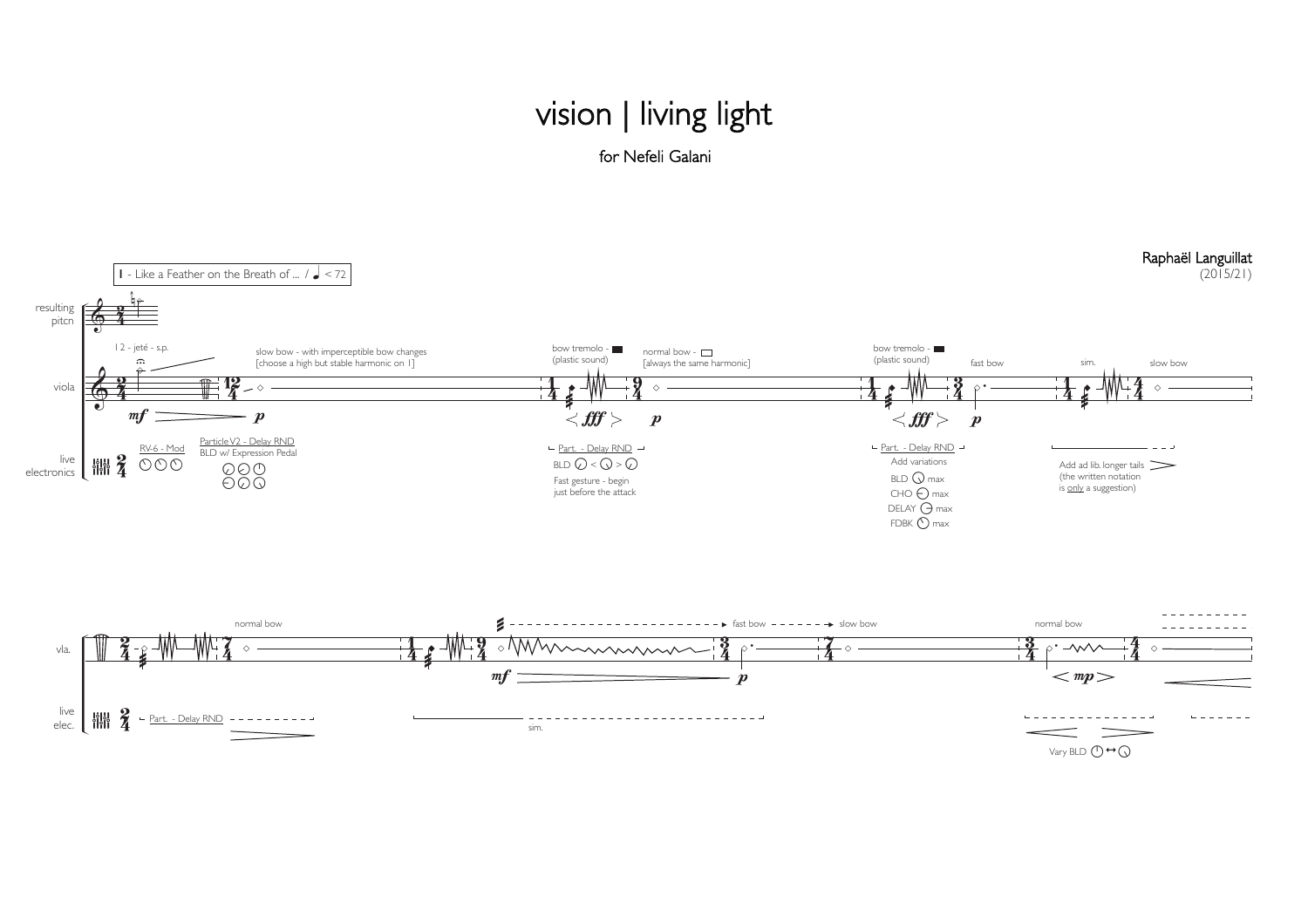







2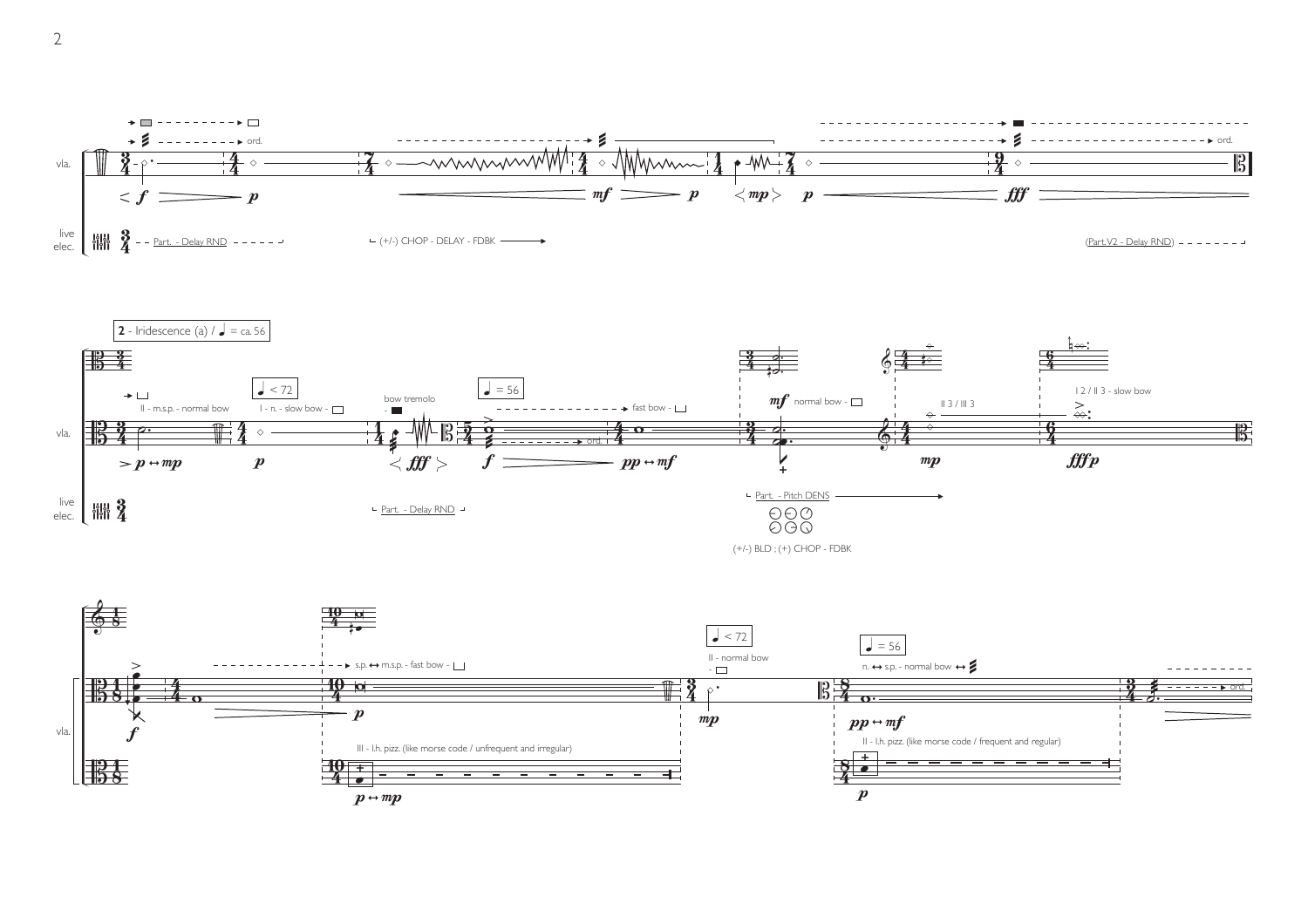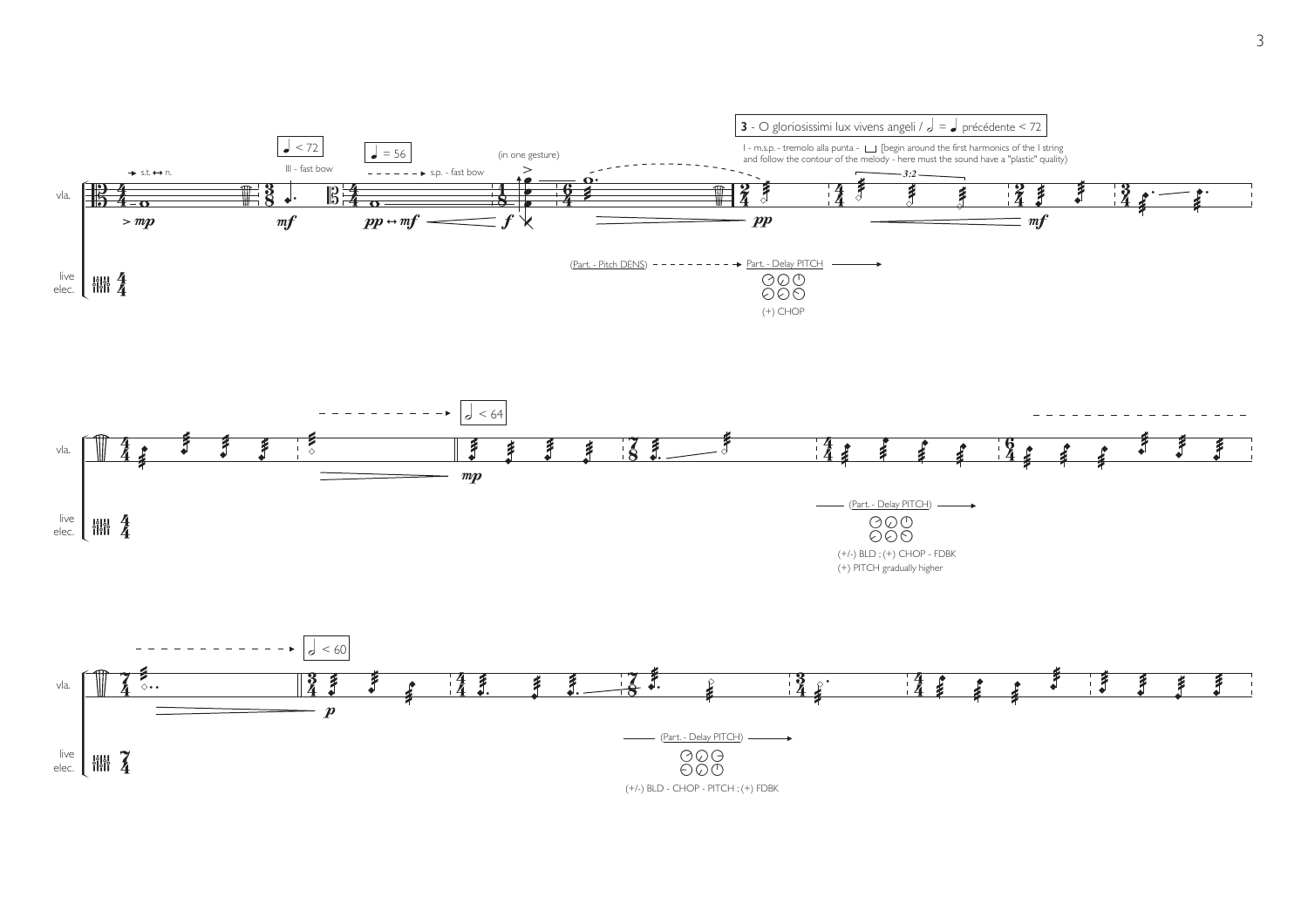

4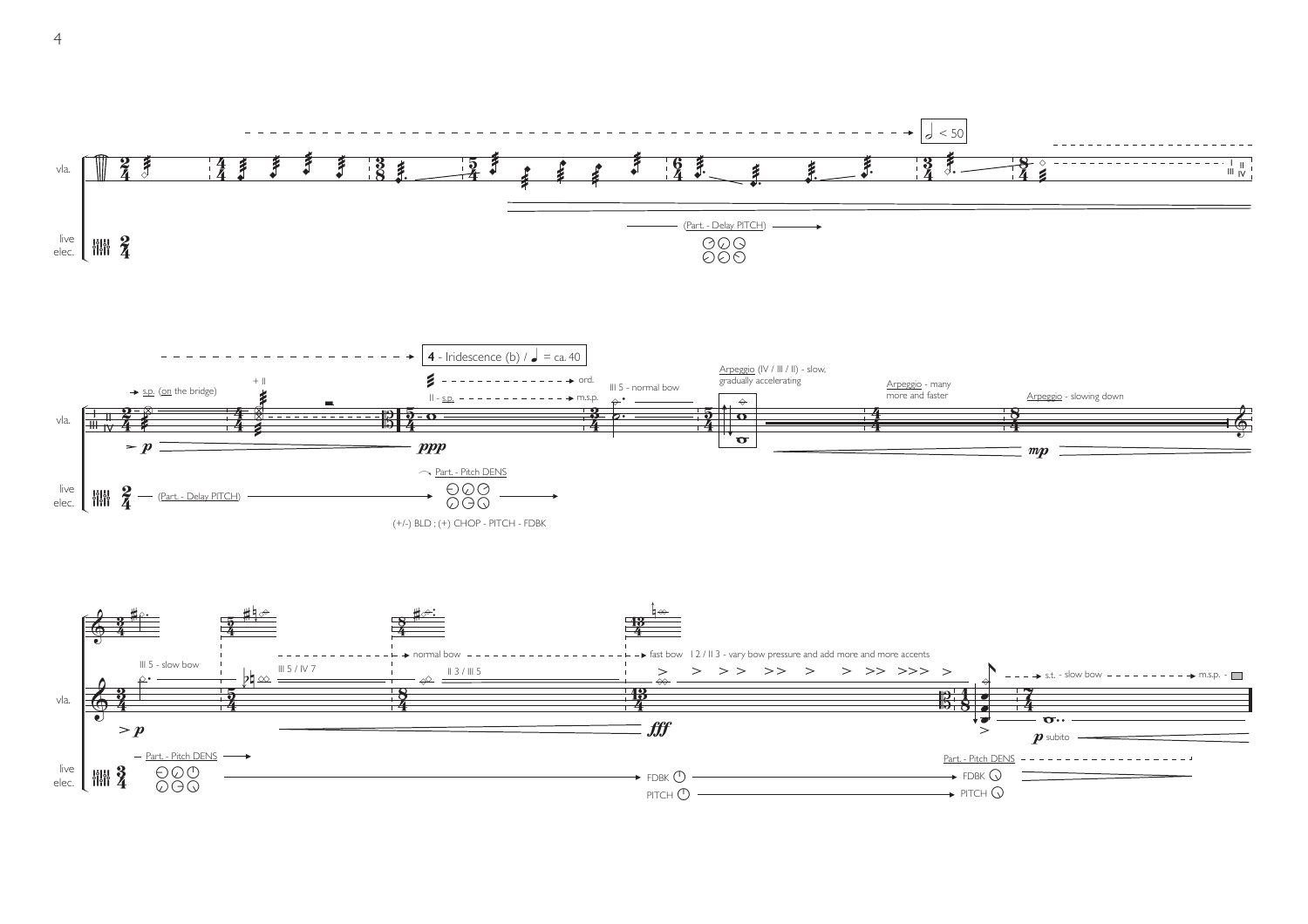

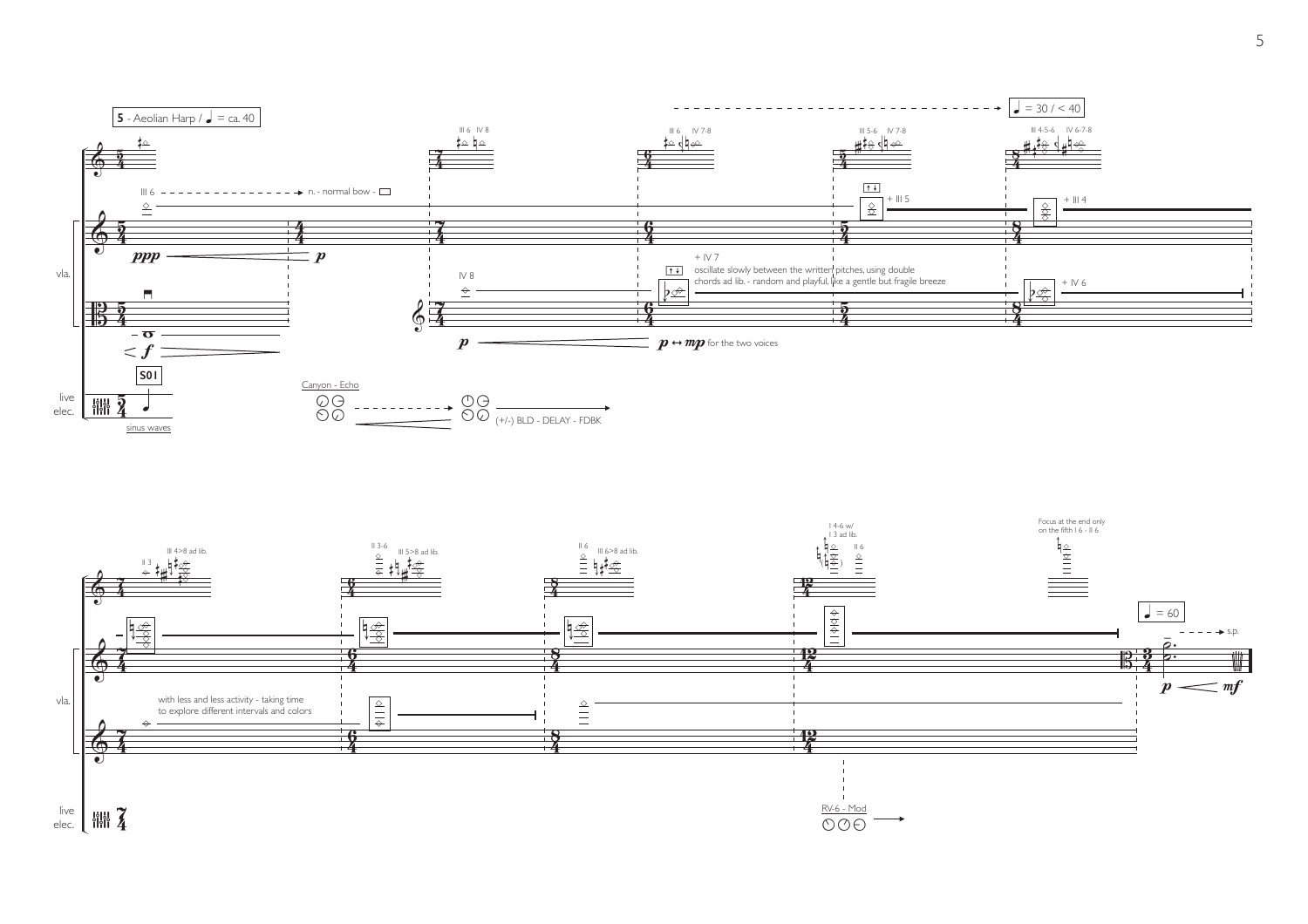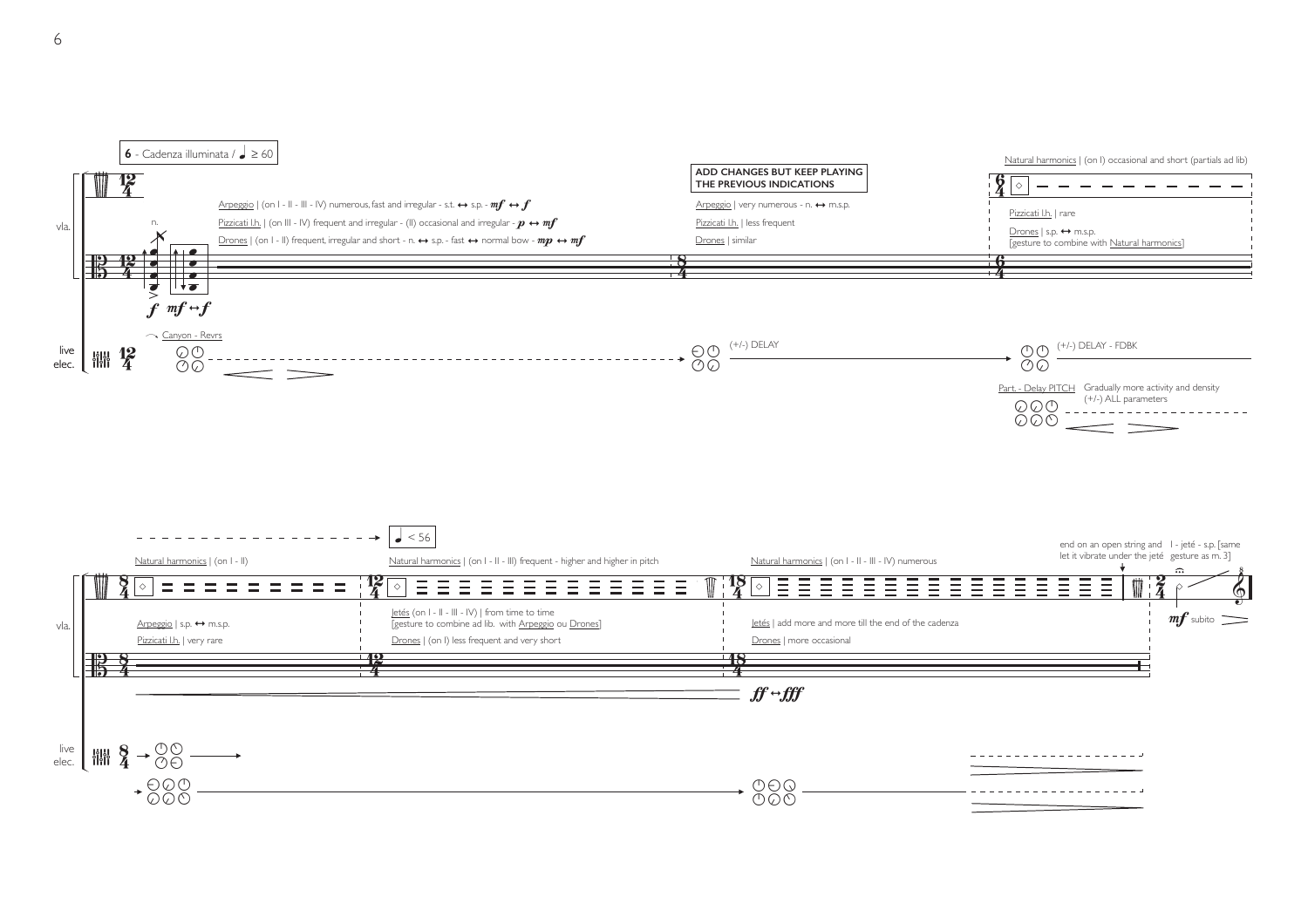



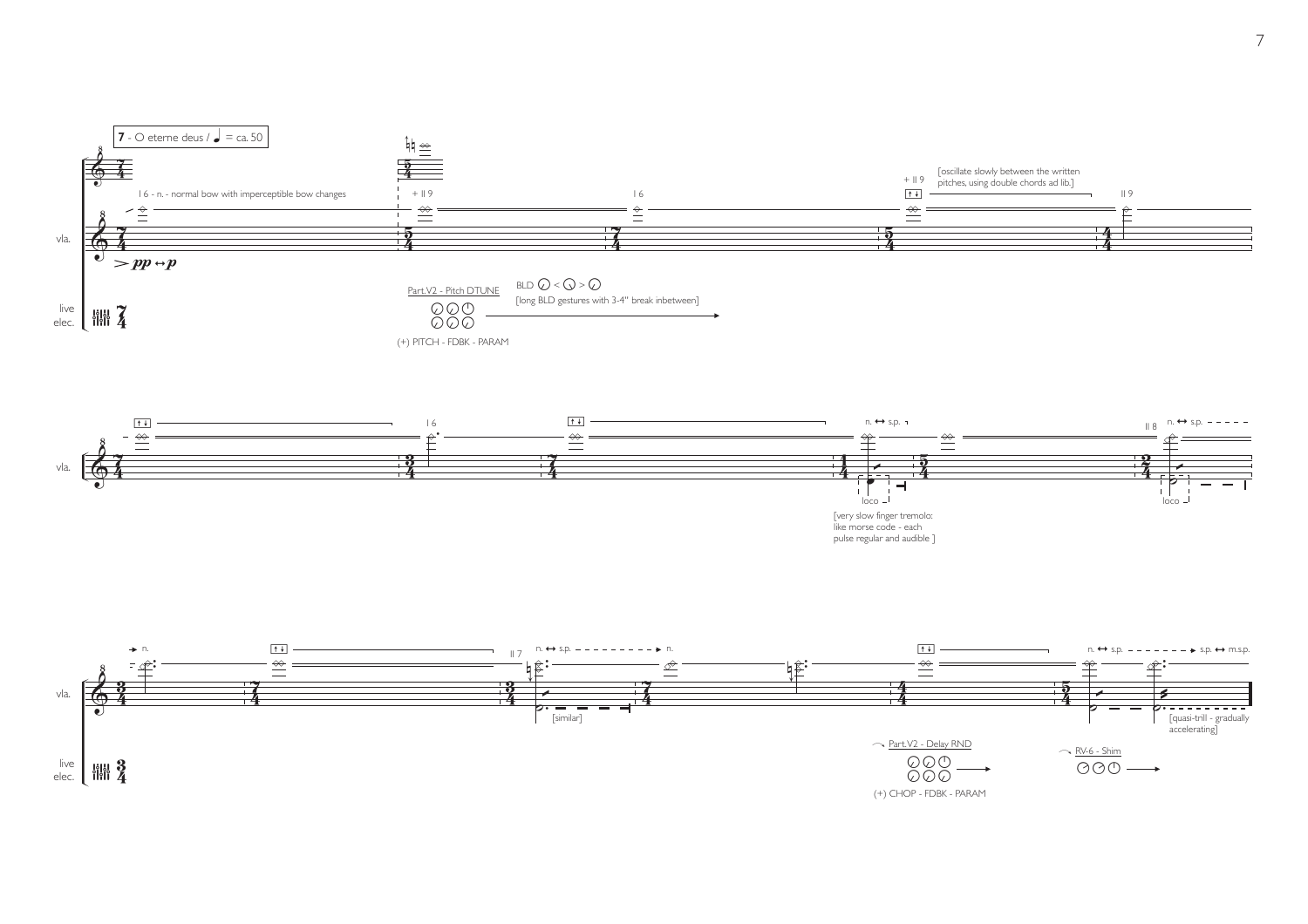



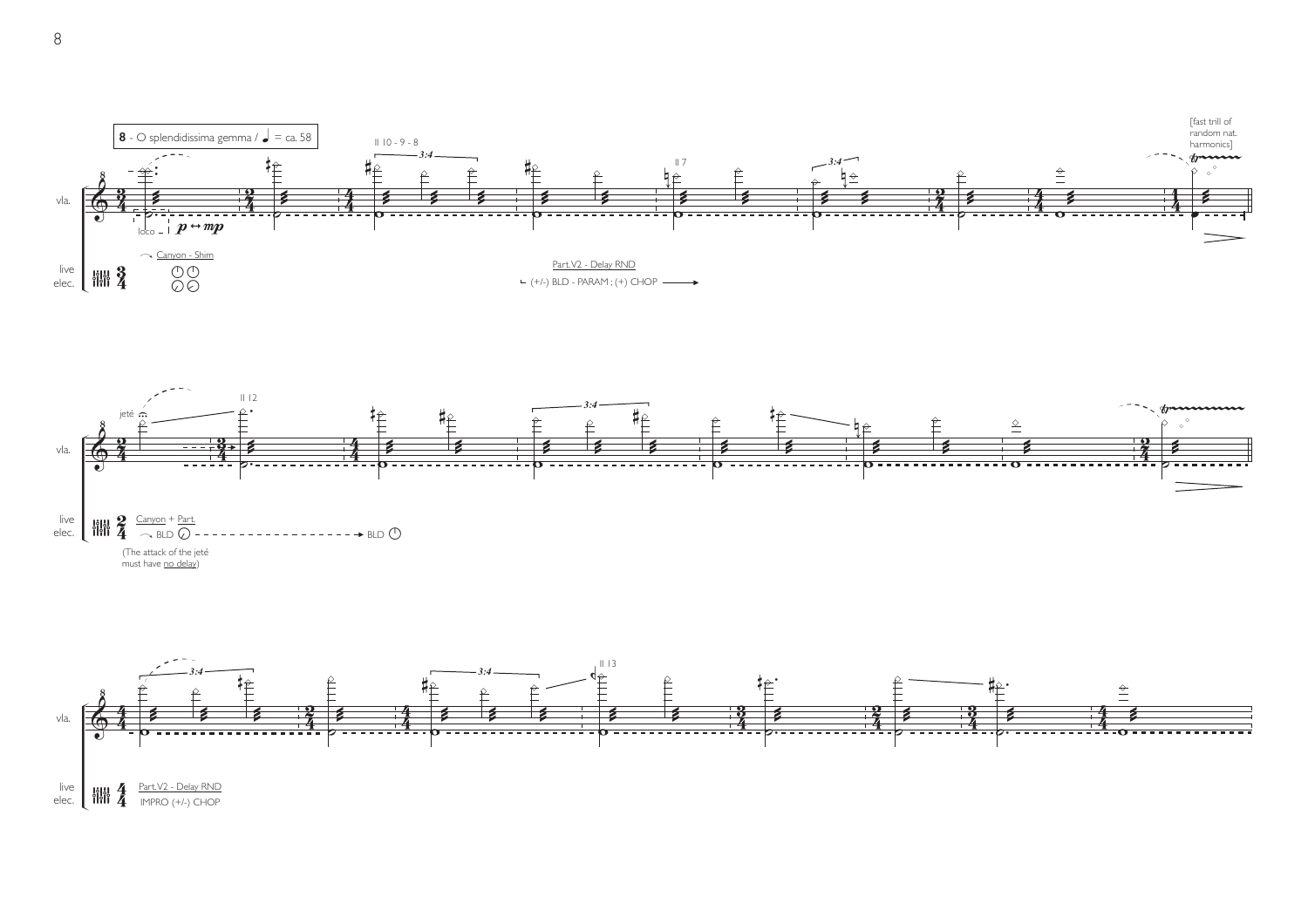

.

Ÿ~~~~~~~~~~~~~ . ·  $\frac{1}{\pm}$   $\frac{d\phi}{d\phi}$ ነ<br>የ · *3:4 3:4* · µ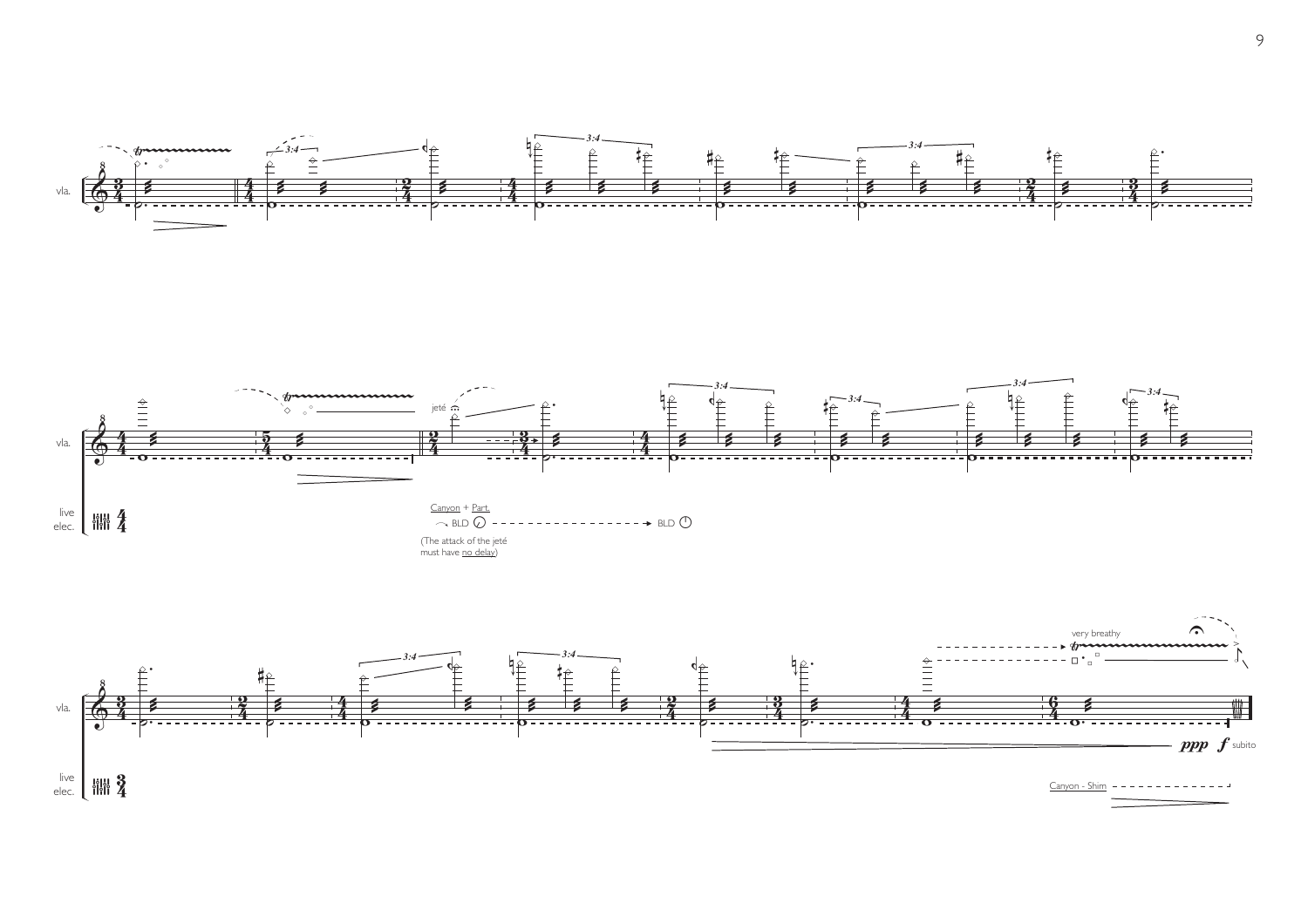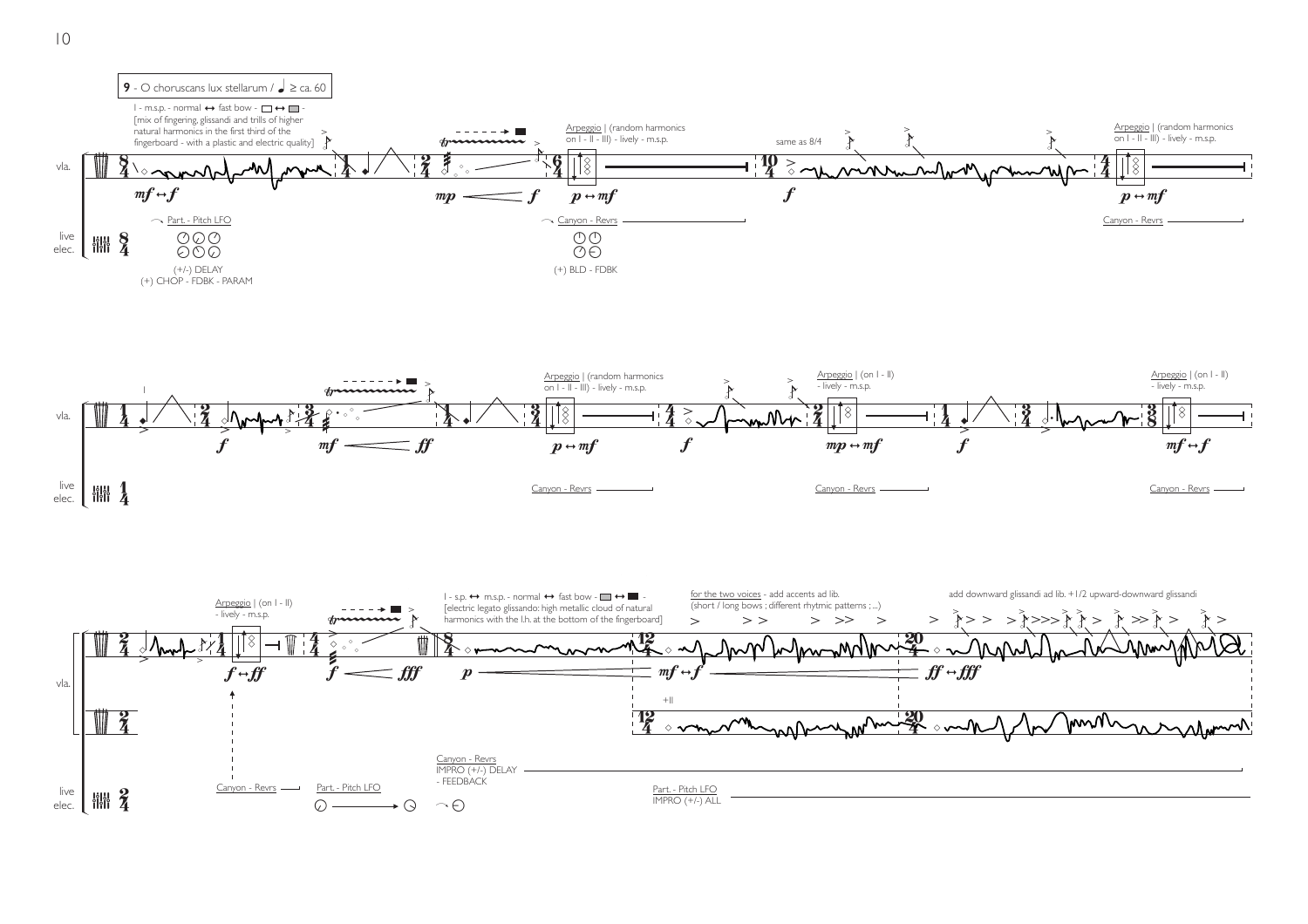

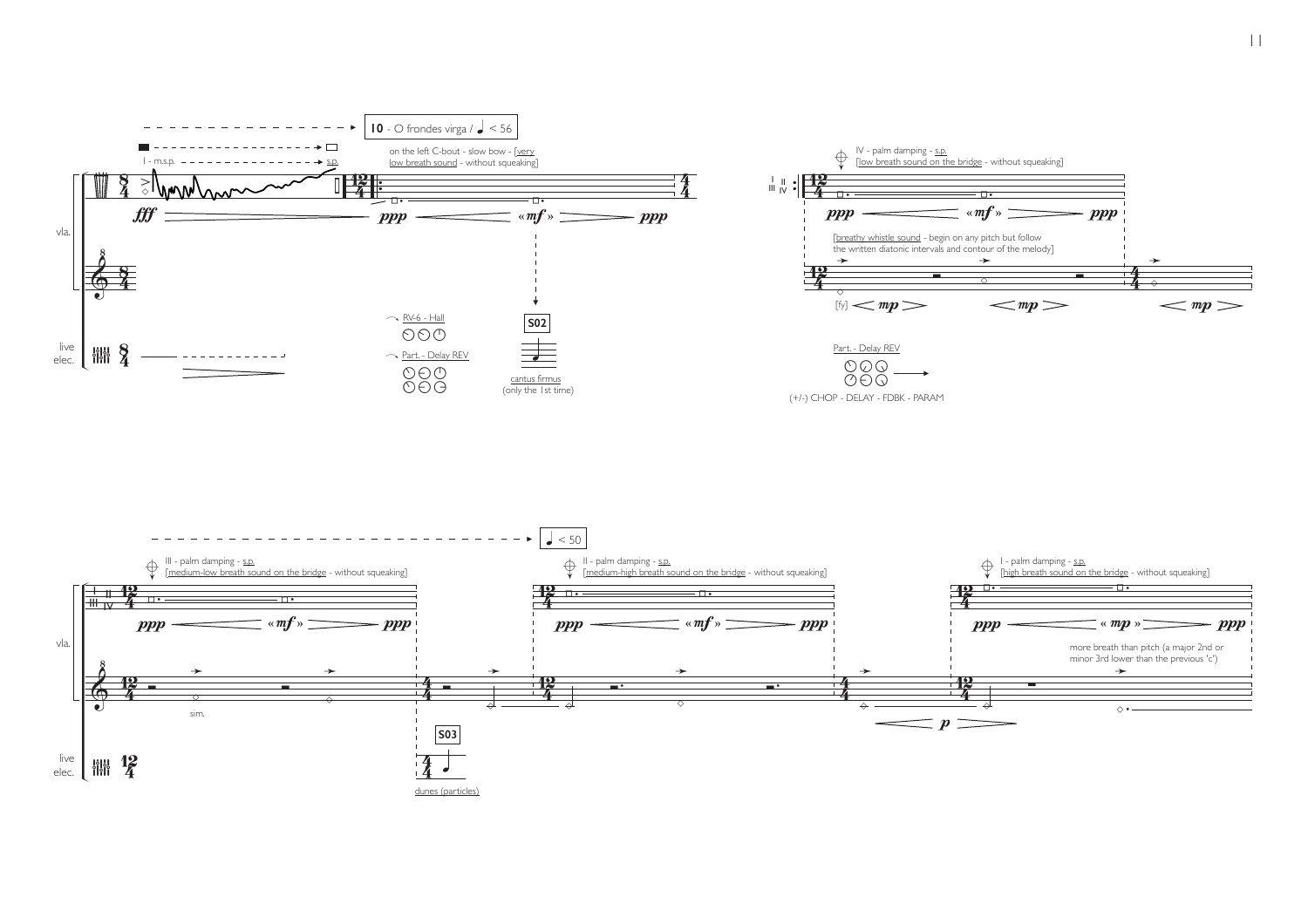